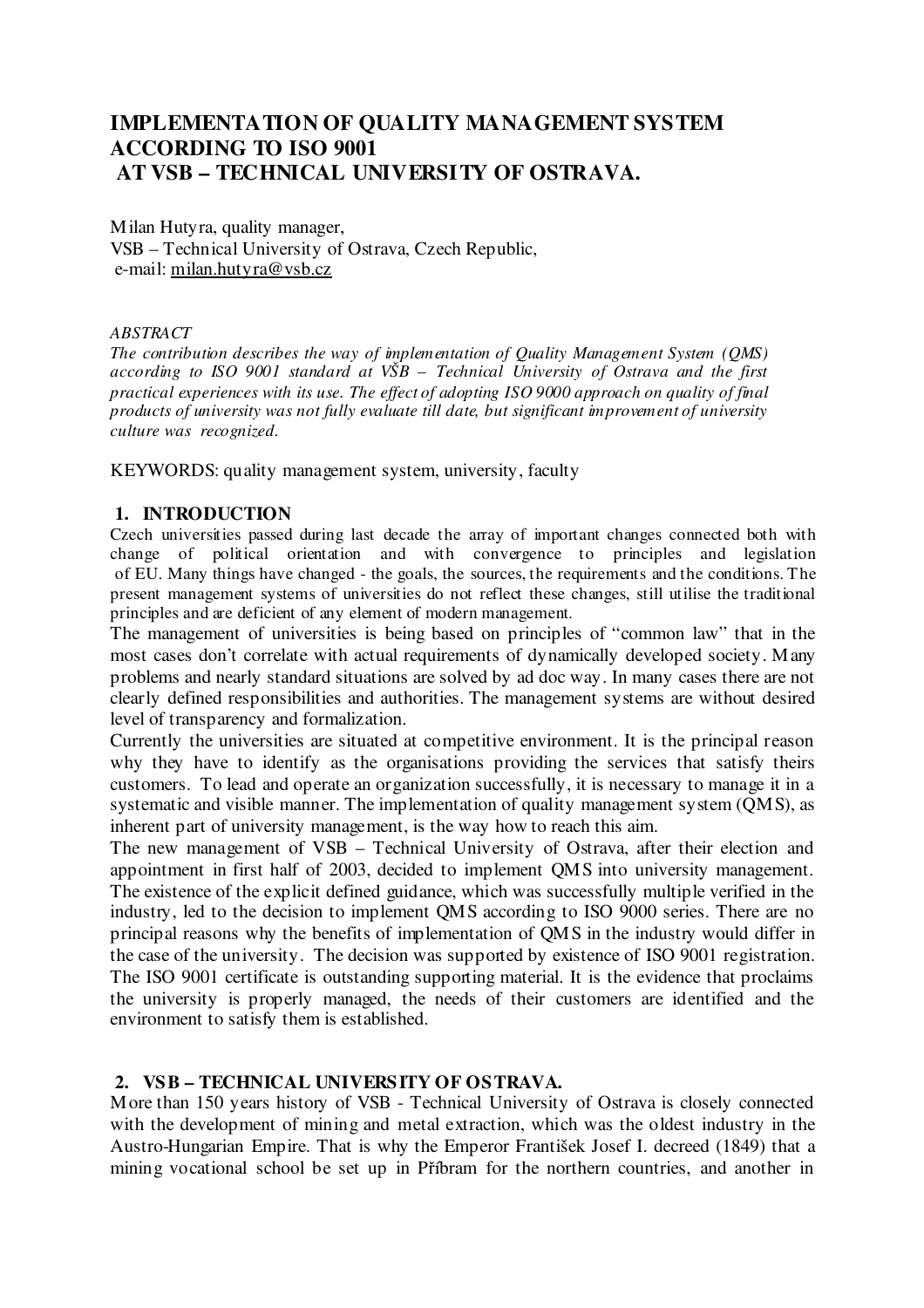Leoben for the southern countries of the Empire. In 1904 the Příbram Academy was given the status of the University - Vysoká škola báňská (VSB). The President of the Czechoslovakia, E. Beneš, issued a decree no. 49, on 8th September 1945 by which the university was transferred from Příbram to Ostrava. This ended the history of Příbram and opened a new era in the history of the university in Ostrava, the centre of a widespread chemistry, heavy engineering and mining region.

The 17th November 1989 was the historic event in the life of Czech universities and the whole society. The significant changes have been made in VSB – Technical University of Ostrava (VSB -TUO). The reorganisation of all the courses and the new provision of modern branches of study transferred VSB –TUO to a modern polytechnic university.

VSB –-TUO currently consists of seven faculties:

- Faculty of Economics,
- Faculty of Civil Engineering
- Faculty of Mechanical Engineering
- Faculty of Electrical Engineering and Computer Science
- Faculty of Mining and Geology
- Faculty of Metallurgy and Material Engineering
- Faculty of Safety Engineering.

There are more than 19 000 students in bachelor degree, master degree and doctoral degree programmes in daytime, distance and combined studies.

## **3. IMPLEMENTATION OF QUALITY MANAGEMENT SYSTEM AT VSB – TECHNICAL UNIVERSITY OF OSTRAVA.**

VSB-TUO is a huge institution with lot of various activities. The implementation of QMS in whole organisation simultaneously could be risky. The experiences from implementation of QMS in industry are not fully transmitted into university environment. It was the reason why we split the implementation of QMS into several stages. As the each faculty is relative autonomy part of university, the first stage (2004) was the implementation of QMS at selected faculty as the pilot project. The second stage (2005-2006) was the implementation of QMS at the next faculties with utilisation of the experiences from first stage. Final ongoing third stage (2007) is the implementation of QMS at the rest of faculties and at the administration and executive part of whole university.

The preparation phase (5 steps process):

- 1. The decision of top management about implementation of QMS as inherent part of management
- 2. The declaration of mission , vision and strategy (quality policy)
- 3. The definition of project team for implementation of QMS
- 4. The definition of terms
- 5. The reservation of sources (financial, HR, …)
- was followed by the implementation phase (7 steps process):

1. The training the staff about QMS

- 2. The implementation of process approach. It consist of :
	- a. Identification of processes and definition of the process map
	- b. Definition and documentation of processes
	- c. Definition of criteria for process performance assessment
- 3. The comparison of existing processes with ISO 9001 requirements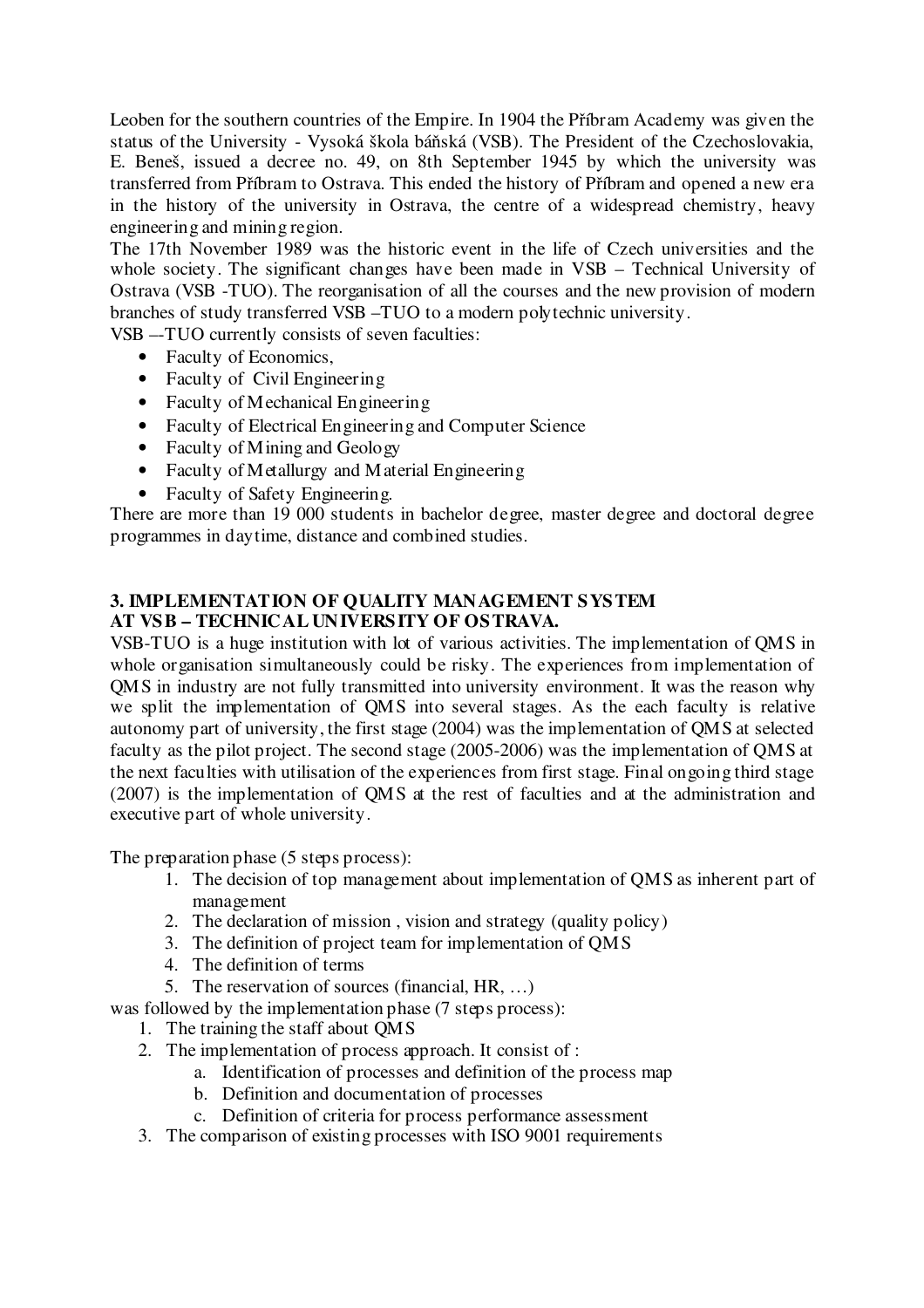- 4. The implementation so far missing procedures (control of document, control of records, internal audits, control of nonconforming product, corrective actions, preventive actions)
- 5. The trial period
- 6. The improvement of existing processes based on evaluation of trial period
- 7. The certification of QMS.

Processes at the faculty level were divided into three basic groups:

- Customer related processes (education bachelor, master and doctoral level, R&D activities, and cooperation with industry)
- Managing processes (strategy management of faculty, operational management of faculty, and source management)
- Supporting processes (support of education process, support of R&D, purchasing, control of information system.)

Facility management, finance management and HR management are ensured at university level.

The descriptions of all existing processes and implementations of ISO 9001 required procedures were followed by trial period. We evaluated the performance of each process through the defined process performance criteria. These process performance measurements were completed by customer satisfaction measurements. We evaluated the satisfaction of:

- students during their study at the university,
- students after some years of their professional career
- employers with graduate's skills
- industry partners

These measurements were, together with internal audits findings, the bases for analysis. The results of analysis defined area for improvement.

At the time when no major issues were identified during this review the certification body was asked for certification audit. The Faculty of Electrical Engineering and Computer Science passed successfully this certification audit and received ISO 9001 registration on November 2004 as the first faculty in Czech Republic - see Fig.1.

From management point of view the all faculties are doing the same work. They provide the university education, R&D and cooperation with industry. Of cause there are some differences caused by different orientation of faculties. The experiences from pilot project were used during implementation of QMS at next faculties.

Till the date (November 2006) all faculties of VSB – TUO received ISO 9001 registration.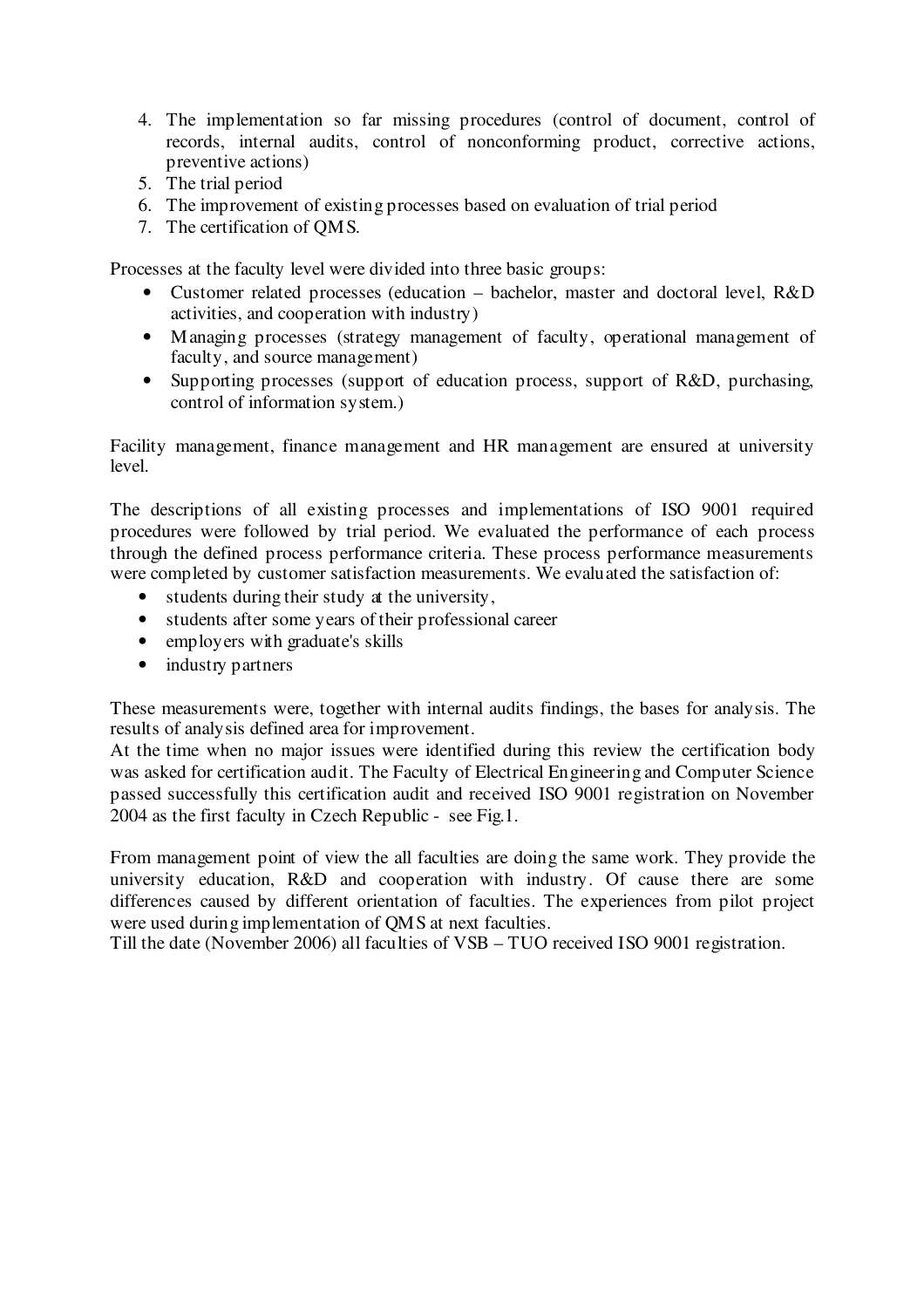

Fig.1. The representative of VSB – TU Ostrava takes over the ISO 9001certificate from deputy of ministry of education during the ceremonial evening hold at Prague Castle, as part of European Quality Week in Czech Republic.

There are different processes at university level. The main difference is that the faculties are looked as the internal customers of university. It means the university supports the faculties. The main, customer orientated processes from the point of view of university, are processes of source management:

- finance management
- facility management
- HR management
- IT management

These source management processes are executed and controlled by force of strategic management and operational management processes.

## **4. BENEFITS OF IMPLEMENTING QMS IN THE UNIVERSITY**

The time from the beginning of implementation QMS at VSB – TUO is rather short to fully evaluate the effect of adopting ISO 9000 approach on the quality of university products. However we recognize the improvement of university culture in areas:

## **Increased level of managing processes in the university**

It is the main asset. In the past the most of standard situation were solved ad-hoc. QMS defines the accurate rules.

 **Better set-up of activities inside the university, accurate definition of authority and responsibility**

The process approach enables to define the activities and their relation inside university with corresponded authority and responsibility in the simple way

 **Forcing the university to identify and satisfy the actual needs and expectation of their customers**